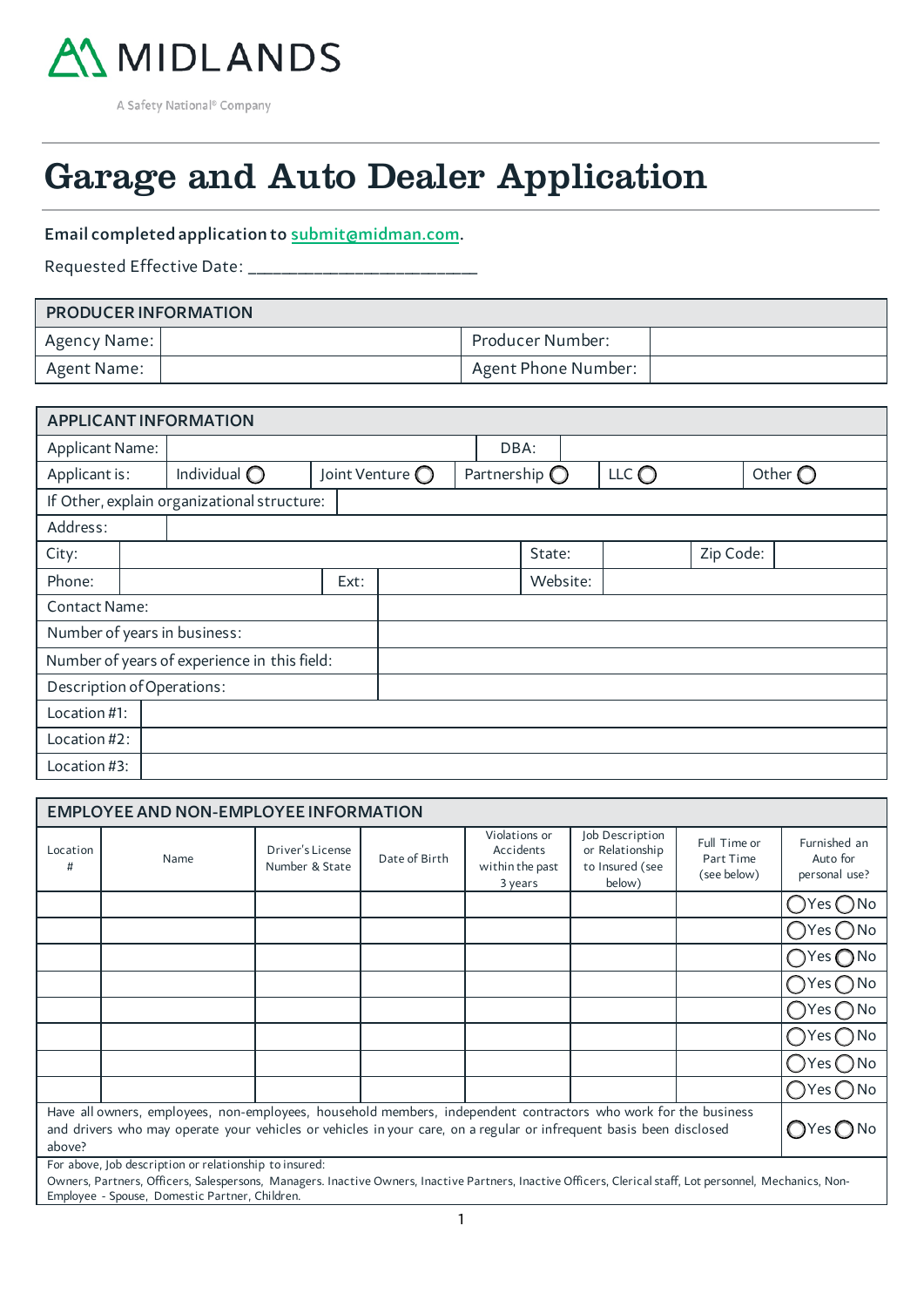

### EMPLOYEE AND NON-EMPLOYEE INFORMATION CONTINUED

Independent Contractors.

Contract Driver - provide name(s), or Blanket Contract Drivers.

PART TIME: Employees working less than 20 hours per week shall be considered Part Time.

| Indicate percentage of the following type of autos sold/repaired |
|------------------------------------------------------------------|
|------------------------------------------------------------------|

|                                        | <b>Sales</b> | Repair |                                             | <b>Sales</b> | Repair |
|----------------------------------------|--------------|--------|---------------------------------------------|--------------|--------|
| Boats - other than jet skis*           |              |        | Mobile home (non-motorized)                 |              |        |
| Busses*                                |              |        | Motorcycles*                                |              |        |
| Bucket trucks/cranes/scissor lift*     |              |        | ATVs, UTVs, scooters,<br>snowmobiles*       |              |        |
| Contractors equipment*                 |              |        | Private passenger, light &<br>medium trucks |              |        |
| Emergency vehicles*                    |              |        | Race cars/street rods                       |              |        |
| Farm equipment*                        |              |        | Recreational vehicles, motor<br>coaches     |              |        |
| Public livery/Transportation           |              |        | Semi-trailers*                              |              |        |
| Golfcarts                              |              |        | Trailers - other than semi-trailers         |              |        |
| Heavy truck (over 26,000 GVW)*         |              |        | Other (describe below):                     |              |        |
| Jet skis*                              |              |        |                                             |              |        |
| Kit car or other auto<br>manufacturing |              |        |                                             |              |        |
|                                        |              |        | *Supplemental Application Required          |              |        |

| <b>UNDERWRITING INFORMATION</b>                                            |           |
|----------------------------------------------------------------------------|-----------|
| Do you:                                                                    |           |
| Engage in any other operations?                                            | No<br>Yes |
| Engage in fuel conversion?                                                 | No<br>'es |
| Engage in performance enhancements?                                        | No<br>Yes |
| Loan, lease or rent autos to other?                                        | No<br>Yes |
| Engage in auto pawning or have salvage operations?                         | No<br>Yes |
| Dismantle autos or have salvage operations?                                | No<br>'es |
| Own or operate a car crusher?                                              | No<br>Yes |
| Stack salvage autos more than 3 high?                                      | No<br>Yes |
| Work at airport, seaport, or railroad premises?                            | No<br>Yes |
| Engage in Breathalyzer/ignition interlock?                                 | No<br>Yes |
| Manufacture/fabricate any auto parts?                                      | No<br>'es |
| Structurally alter or convert vehicles from their original factory design? | No<br>Yes |
| Explain all yes responses below:                                           |           |
|                                                                            |           |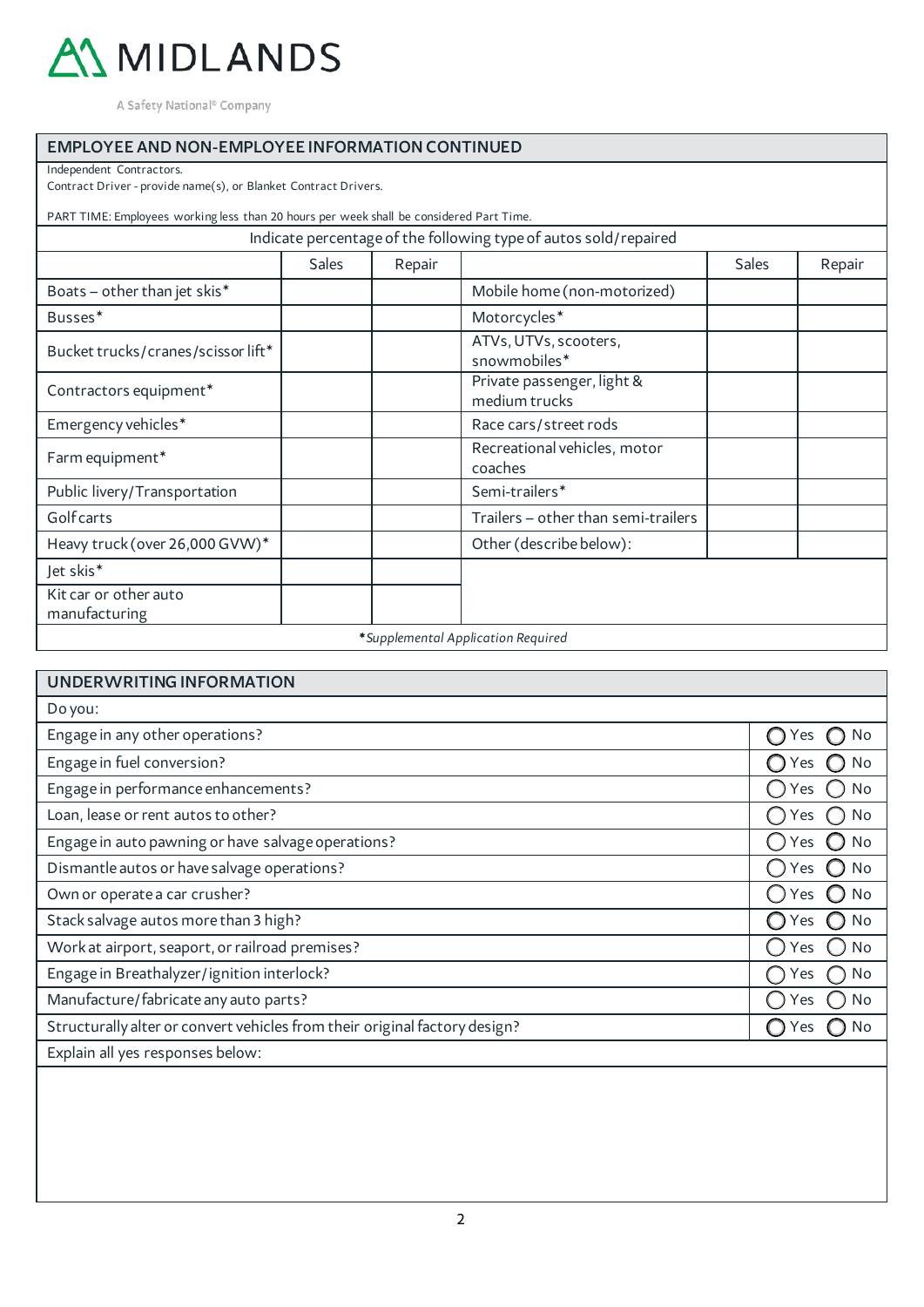

| UNDERWRITING INFORMATION CONTINUED                                                 |     |                                  |
|------------------------------------------------------------------------------------|-----|----------------------------------|
| Do you:                                                                            |     |                                  |
| Secure all keys in a lock box or a secure cabinet away from vehicle?               |     | $OYes$ O No                      |
| Obtain certificates of insurance from all sub-contractors?                         |     | Yes $\bigcap$ No $\bigcap$ N/A   |
| Accompany customers in the service/repair area?                                    |     | $O$ Yes $O$ No $O$ N/A           |
| Store all paints and solvents in a fire resistive cabinet outside the paint booth? |     | Yes $\bigcirc$ No $\bigcirc$ N/A |
| Confine all spray painting operations to an UL approved booth?                     | Yes | $\bigcap$ No $\bigcap$ N/A       |
| If no, is there explosion prooflighting and adequate ventilation?                  |     | Yes<br>No                        |
|                                                                                    |     |                                  |

| PRIOR INSURANCE COMPANY AND LOSS HISTORY                                                                          |              |  |                     |                     |                |                 |  |  |
|-------------------------------------------------------------------------------------------------------------------|--------------|--|---------------------|---------------------|----------------|-----------------|--|--|
| <b>Current Carrier</b>                                                                                            |              |  | Policy Period       |                     | Policy Premium |                 |  |  |
| <b>Prior Carrier</b>                                                                                              |              |  | Policy Period       |                     | Policy Premium |                 |  |  |
| Prior Carrier                                                                                                     |              |  | Policy Period       |                     | Policy Premium |                 |  |  |
| Prior Carrier                                                                                                     |              |  | Policy Period       |                     | Policy Premium |                 |  |  |
| Prior Carrier                                                                                                     |              |  | Policy Period       |                     | Policy Premium |                 |  |  |
|                                                                                                                   | Date of Loss |  | Amount paid/reserve | Description of Loss |                | Driver Involved |  |  |
|                                                                                                                   |              |  |                     |                     |                |                 |  |  |
|                                                                                                                   |              |  |                     |                     |                |                 |  |  |
|                                                                                                                   |              |  |                     |                     |                |                 |  |  |
|                                                                                                                   |              |  |                     |                     |                |                 |  |  |
| If there is No Prior Insurance, check the box.                                                                    |              |  |                     |                     |                |                 |  |  |
| If there are No Prior Losses, check the box.                                                                      |              |  |                     |                     |                |                 |  |  |
| Any policy or coverage Declined, Cancelled or Non-Renewed during the prior 3 years? If yes, explain:<br>No<br>Yes |              |  |                     |                     |                |                 |  |  |
|                                                                                                                   |              |  |                     |                     |                |                 |  |  |

Dealers proceed to below, Non-Dealers skip Dealer Operations section.

| <b>DEALER OPERATIONS</b>                                             |            |                |  |                                       |  |  |  |
|----------------------------------------------------------------------|------------|----------------|--|---------------------------------------|--|--|--|
| Non-Franchised Dealership                                            |            | Retail         |  | Wholesale/Brokers/Internet            |  |  |  |
| New Auto/Franchised Dealership                                       |            | Auction        |  | Consigned (provide copy of agreement) |  |  |  |
| Number of Dealer Plates:                                             |            | Plate Numbers: |  |                                       |  |  |  |
| Do you lease, rent, loan or sell plates to others?                   | No<br>Y es |                |  |                                       |  |  |  |
| If yes, explain:                                                     |            |                |  |                                       |  |  |  |
| How are plates being used?                                           |            |                |  |                                       |  |  |  |
| Where do you store plates when not in use?                           |            |                |  |                                       |  |  |  |
| Do you:                                                              |            |                |  |                                       |  |  |  |
| Obtain driver license and proof of insurance before all test drives? | Yes<br>No  |                |  |                                       |  |  |  |
| Accompany all test drivers?                                          | No<br>Yes  |                |  |                                       |  |  |  |
| Allow extended or overnight test drives?                             |            |                |  |                                       |  |  |  |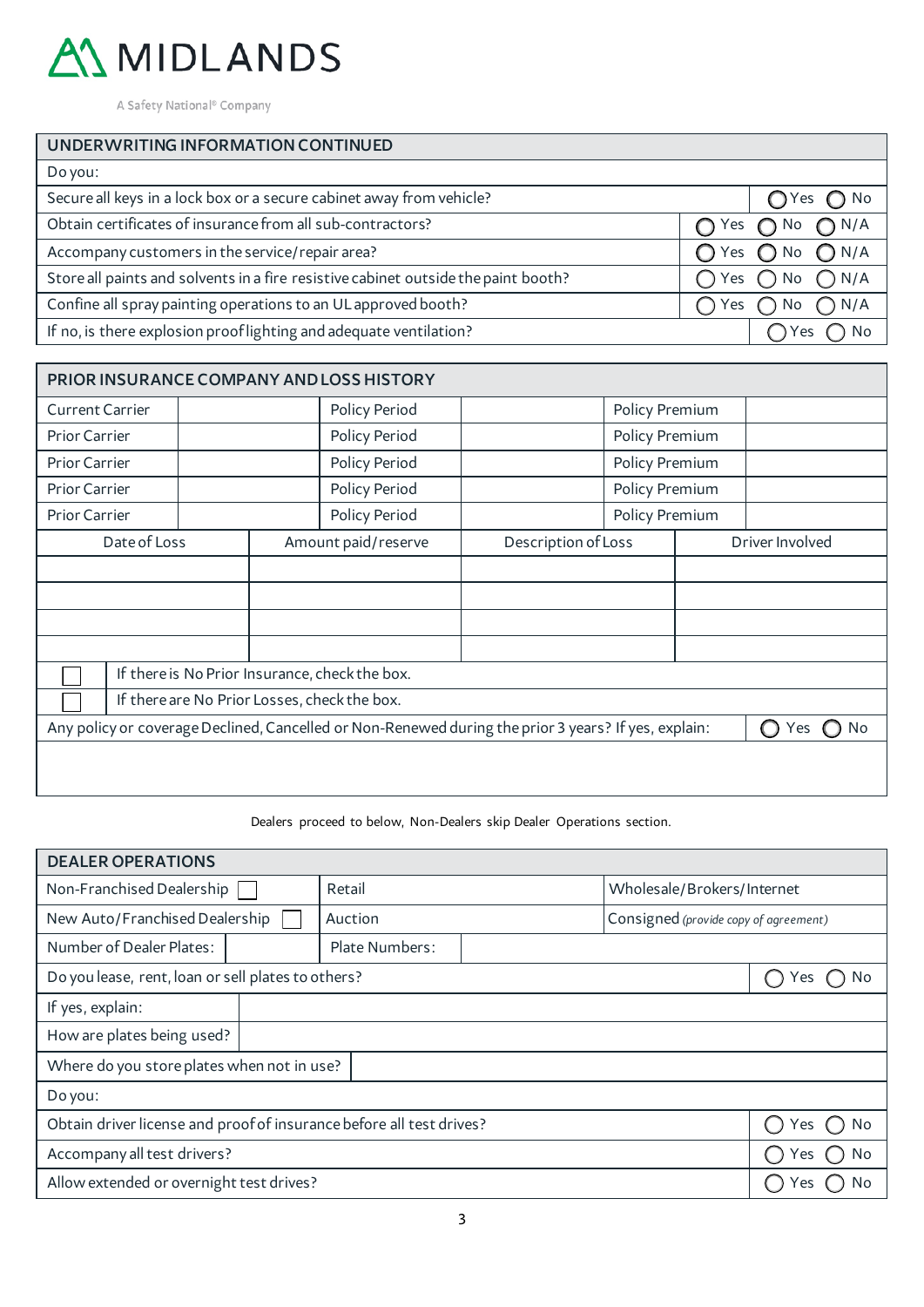

## DEALER OPERATIONS CONTINUED

| Do you:                                                                                                                       |                                                                  |      |  |                          |
|-------------------------------------------------------------------------------------------------------------------------------|------------------------------------------------------------------|------|--|--------------------------|
| Offer in house financing or buy here/pay here?                                                                                |                                                                  |      |  | Yes<br>No                |
| If yes, are titles transferred to customer at the beginning or the finance period and your business named<br>as a lienholder? | No<br>Yes                                                        |      |  |                          |
|                                                                                                                               | Buy or sell autos in the following states? Check all that apply. |      |  |                          |
| <b>State</b>                                                                                                                  | Buy                                                              | Sell |  | Number of times per year |
| Kansas                                                                                                                        |                                                                  |      |  |                          |
| Kentucky                                                                                                                      |                                                                  |      |  |                          |
| Maryland                                                                                                                      |                                                                  |      |  |                          |
| Michigan                                                                                                                      |                                                                  |      |  |                          |
| Minnesota                                                                                                                     |                                                                  |      |  |                          |
| New Jersey                                                                                                                    |                                                                  |      |  |                          |
| New York                                                                                                                      |                                                                  |      |  |                          |
| North Dakota                                                                                                                  |                                                                  |      |  |                          |
| South Carolina                                                                                                                |                                                                  |      |  |                          |

| <b>DEALERS COVERAGES AND LIMITS</b> |                  |               |  |                        |                                                         |  |                                |            |           |
|-------------------------------------|------------------|---------------|--|------------------------|---------------------------------------------------------|--|--------------------------------|------------|-----------|
| Radius of pickup & delivery         | 0-300 Miles      |               |  |                        | 301-500 Miles<br>501-1,000 Miles<br>Unlimited           |  |                                |            |           |
| Auto Dealers Liability              | Symbol 22 & 29   |               |  |                        | Symbol 21                                               |  |                                | Deductible |           |
| Coverage Auto Liability             |                  |               |  |                        |                                                         |  | Each Accident                  |            |           |
| General Liability BI & PD           |                  |               |  |                        |                                                         |  | Each Accident                  |            |           |
| Damage to Premises Rented           |                  |               |  |                        |                                                         |  | Any One Premises               |            |           |
| Personal & Advertising Injury       |                  |               |  |                        |                                                         |  | Any One Person or Organization |            |           |
| General Liability                   |                  |               |  |                        |                                                         |  | Aggregate Limit                |            |           |
| Products & Work Performed           |                  |               |  |                        |                                                         |  | Aggregate Limit                |            |           |
| Loc & Operations Medical Payments   |                  |               |  |                        | Any One Person                                          |  |                                |            |           |
| Auto Medical Payments               | Hired Auto       |               |  |                        | <b>Broad Form Products</b><br>Assault & Battery Buyback |  |                                |            |           |
| Personal Injury Protection          |                  |               |  |                        | Limit per Statue                                        |  |                                |            |           |
| Uninsured Motorist Coverage         |                  |               |  |                        | Each Accident                                           |  |                                |            |           |
| Underinsured Motorist Coverage      |                  |               |  |                        | Each Accident                                           |  |                                |            |           |
| Uninsured Motorist Property Damage  |                  |               |  |                        | Each Accident                                           |  |                                |            |           |
| Dealers Physical Damage Symbol 31   |                  | Comprehensive |  |                        |                                                         |  | <b>Specified Causes</b>        |            | Collision |
| Owned Auto Coverage:                |                  |               |  |                        |                                                         |  |                                |            |           |
| Limit Location 1                    |                  |               |  |                        |                                                         |  |                                |            |           |
|                                     | Limit Location 2 |               |  |                        |                                                         |  |                                |            |           |
|                                     | Limit Location 3 |               |  |                        |                                                         |  |                                |            |           |
|                                     |                  |               |  | Maximum Limit Per Auto |                                                         |  |                                |            |           |
|                                     |                  |               |  | Deductible Per Auto    |                                                         |  |                                |            |           |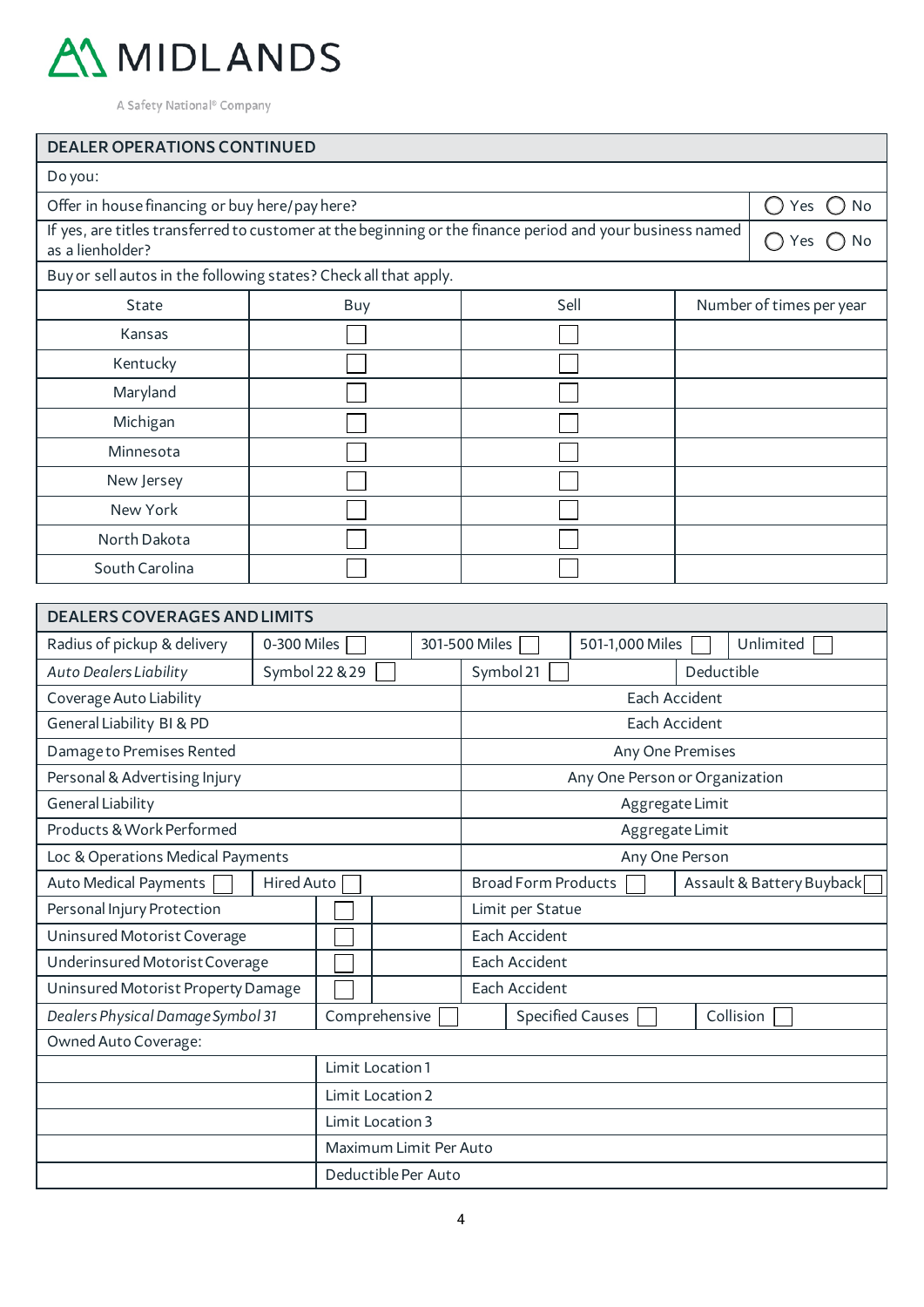

| <b>DEALERS COVERAGES AND LIMITS CONTINUED</b>                                     |                                                                                                                                                                 |                                             |                  |  |  |  |  |  |
|-----------------------------------------------------------------------------------|-----------------------------------------------------------------------------------------------------------------------------------------------------------------|---------------------------------------------|------------------|--|--|--|--|--|
| Vehicle Storage:                                                                  |                                                                                                                                                                 |                                             |                  |  |  |  |  |  |
| <b>Building</b>                                                                   | Standard Lot*                                                                                                                                                   | Non-Standard Lot*                           | Unprotected Lot* |  |  |  |  |  |
| Theft buyback for unprotected lot [                                               | (Subject to guidelines)                                                                                                                                         | False Pretense                              |                  |  |  |  |  |  |
| Types of Autos:                                                                   | New Autos                                                                                                                                                       | Used Autos, Demonstrators, Service Vehicles |                  |  |  |  |  |  |
|                                                                                   | Interests Covered (check all that apply):                                                                                                                       |                                             |                  |  |  |  |  |  |
| Your interest in covered autos you own                                            |                                                                                                                                                                 | Your interest only in financed autos        |                  |  |  |  |  |  |
|                                                                                   | Your interest & interest of any creditor/loss payee                                                                                                             | Consigned auto                              |                  |  |  |  |  |  |
| Creditor/Loss payee                                                               |                                                                                                                                                                 |                                             |                  |  |  |  |  |  |
| Name:                                                                             |                                                                                                                                                                 |                                             |                  |  |  |  |  |  |
| Address:                                                                          |                                                                                                                                                                 |                                             |                  |  |  |  |  |  |
| *Standard Lot:                                                                    | During non-operating business hours all entrances, exits, or openings and the entire perimeter is<br>surrounded by fences with gates or heavy chains and locks. |                                             |                  |  |  |  |  |  |
| *Non-Standard Lot:                                                                | Any other type of protection                                                                                                                                    |                                             |                  |  |  |  |  |  |
| No theft barrier<br>*Unprotected Lot:                                             |                                                                                                                                                                 |                                             |                  |  |  |  |  |  |
| Dealers Acts, Error & Omissions:                                                  |                                                                                                                                                                 |                                             |                  |  |  |  |  |  |
| Title E&O<br>Federal Odometer E&O<br>Truth in Lending E&O<br>Insurance Agents E&O |                                                                                                                                                                 |                                             |                  |  |  |  |  |  |
|                                                                                   |                                                                                                                                                                 |                                             |                  |  |  |  |  |  |
| <b>NON-DEALERS/SERVICE OPERATIONS</b>                                             |                                                                                                                                                                 |                                             |                  |  |  |  |  |  |

| %            | Handicap vehicle modification                      | $\%$                               |
|--------------|----------------------------------------------------|------------------------------------|
| %            | Impound yards                                      | %                                  |
| %            | Lift kit/lower kit installation, service or repair | $\%$                               |
|              | Mobile auto repair/roadside assistance             | $\%$                               |
| %            | Mobile tire sales, installation, service or repair | %                                  |
|              | Oil/lube service                                   | $\%$                               |
| %            | Parking lots and garage - self park only*          | %                                  |
|              | Rim repair                                         | $\%$                               |
| %            | Storagelots                                        | $\%$                               |
| %            | Tire sales, installation, service or repair        | $\%$                               |
| %            | Trailer hitch installation or repair               | %                                  |
| %            | Upholstery                                         | $\%$                               |
|              | Valet parking*                                     | $\%$                               |
| %            | Van Conversion                                     | $\%$                               |
| %            | Welding:<br>Non-Structural<br>Structural           | $\%$                               |
| Modification | Window tinting                                     | %                                  |
| $\%$         | Windshield installation/repair                     | $\%$                               |
| $\%$         | Wrecker service: For-hire                          | %                                  |
|              | Wrecker service: Not-for-hire                      | $\%$                               |
|              | Other:                                             | %                                  |
|              |                                                    |                                    |
|              |                                                    | *Supplemental Application Required |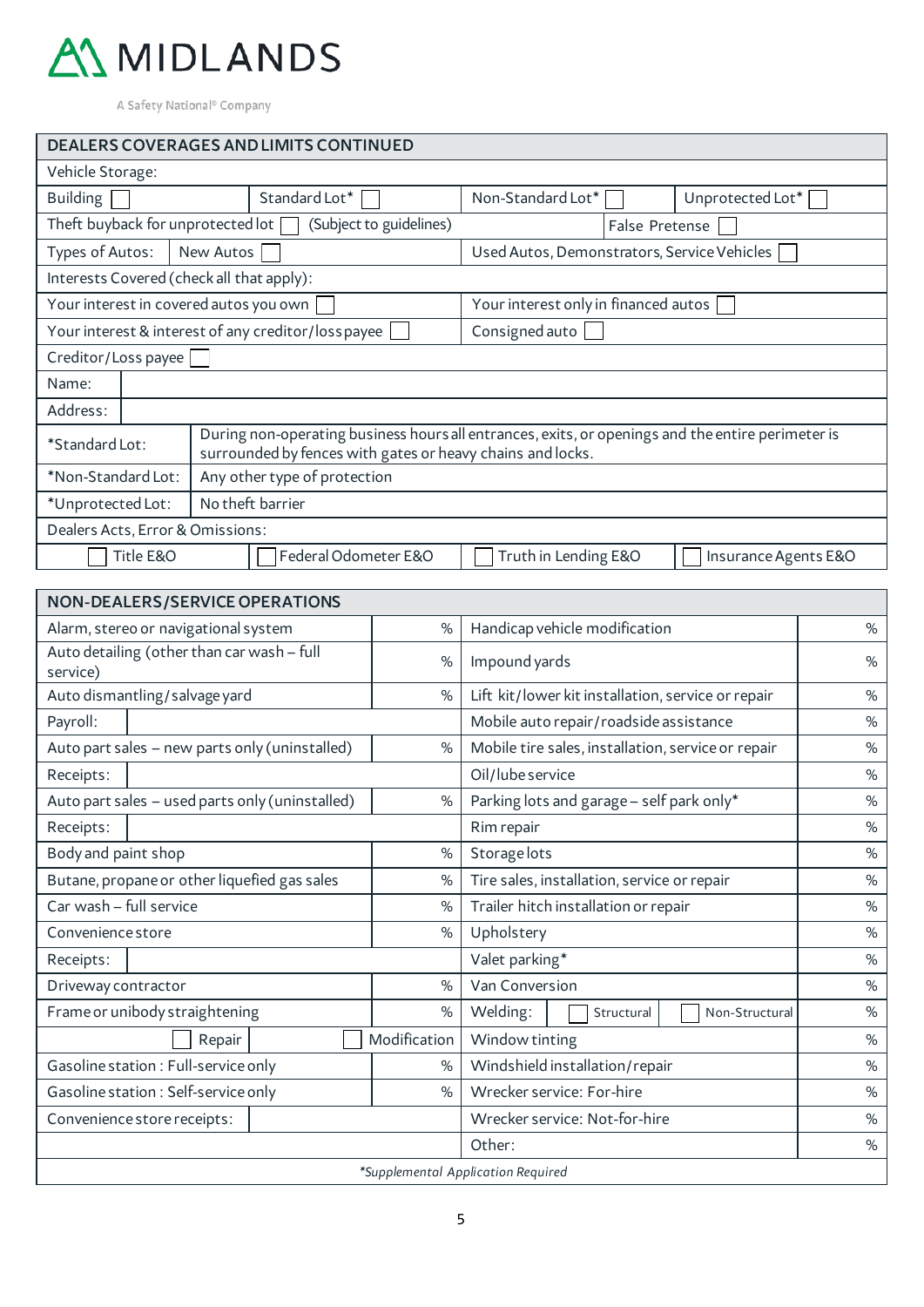

| <b>NON-DEALERS COVERAGE AND LIMITS</b>                   |                                                                                                                                                                                             |                                     |                                                                           |               |  |                  |                  |  |                     |               |                                                                                                     |  |  |  |  |
|----------------------------------------------------------|---------------------------------------------------------------------------------------------------------------------------------------------------------------------------------------------|-------------------------------------|---------------------------------------------------------------------------|---------------|--|------------------|------------------|--|---------------------|---------------|-----------------------------------------------------------------------------------------------------|--|--|--|--|
|                                                          | Radius of pickup & delivery                                                                                                                                                                 |                                     | 0-25 Miles                                                                |               |  | 26-100 Miles     |                  |  |                     | 101-200 Miles | Over 200 Miles                                                                                      |  |  |  |  |
| Non-dealerliability Symbol 29 Deductible                 |                                                                                                                                                                                             |                                     |                                                                           |               |  |                  |                  |  |                     |               |                                                                                                     |  |  |  |  |
| Auto only                                                |                                                                                                                                                                                             |                                     |                                                                           | Each Accident |  |                  |                  |  |                     |               |                                                                                                     |  |  |  |  |
| Other than Auto<br>Each Accident                         |                                                                                                                                                                                             |                                     |                                                                           |               |  |                  |                  |  |                     |               |                                                                                                     |  |  |  |  |
|                                                          | Other than Auto                                                                                                                                                                             |                                     | Aggregate limit                                                           |               |  |                  |                  |  |                     |               |                                                                                                     |  |  |  |  |
|                                                          |                                                                                                                                                                                             | Personal Injury Liability           |                                                                           |               |  |                  |                  |  |                     |               |                                                                                                     |  |  |  |  |
|                                                          | Broadened coverage (includes personal injury & \$100,000 damage to rented premises)                                                                                                         |                                     |                                                                           |               |  |                  |                  |  |                     |               |                                                                                                     |  |  |  |  |
|                                                          |                                                                                                                                                                                             | Damage to rented premises           |                                                                           |               |  |                  | Any one premises |  |                     |               |                                                                                                     |  |  |  |  |
|                                                          |                                                                                                                                                                                             | Loc & operations medical payments   |                                                                           |               |  |                  | Any one person   |  |                     |               |                                                                                                     |  |  |  |  |
|                                                          | Auto medical payment<br>Any one person                                                                                                                                                      |                                     |                                                                           |               |  |                  |                  |  |                     |               |                                                                                                     |  |  |  |  |
|                                                          | Hired Auto<br>Broad form products<br>Assault & Battery Buyback<br>Liquor Liability Buyback                                                                                                  |                                     |                                                                           |               |  |                  |                  |  |                     |               |                                                                                                     |  |  |  |  |
| # of Plates:<br>Registration/repairer/transporter plates |                                                                                                                                                                                             |                                     |                                                                           |               |  |                  |                  |  |                     |               |                                                                                                     |  |  |  |  |
| Plate Numbers:                                           |                                                                                                                                                                                             |                                     |                                                                           |               |  |                  |                  |  |                     |               |                                                                                                     |  |  |  |  |
| Personal Inquiry Protection<br>Limit Per Statue          |                                                                                                                                                                                             |                                     |                                                                           |               |  |                  |                  |  |                     |               |                                                                                                     |  |  |  |  |
|                                                          |                                                                                                                                                                                             | Uninsured Motorists Coverage        |                                                                           |               |  |                  |                  |  |                     | Each Acc.     |                                                                                                     |  |  |  |  |
|                                                          | Underinsured Motorists Coverage                                                                                                                                                             |                                     |                                                                           |               |  |                  |                  |  | Each Acc.           |               |                                                                                                     |  |  |  |  |
|                                                          |                                                                                                                                                                                             | Uninsured Motorists Property Damage |                                                                           |               |  |                  |                  |  |                     | Each Acc.     |                                                                                                     |  |  |  |  |
|                                                          | Garage Keepers Symbol 30                                                                                                                                                                    |                                     |                                                                           |               |  | Limit Location 1 |                  |  |                     |               | Max. limit per auto                                                                                 |  |  |  |  |
|                                                          | <b>Specified Causes</b>                                                                                                                                                                     |                                     | Limit Location 2                                                          |               |  |                  |                  |  |                     |               |                                                                                                     |  |  |  |  |
|                                                          | Comprehensive                                                                                                                                                                               |                                     | Limit Location 3                                                          |               |  |                  |                  |  | Deductible per auto |               |                                                                                                     |  |  |  |  |
|                                                          | Collision                                                                                                                                                                                   |                                     | Vehicle Storage:                                                          |               |  |                  |                  |  |                     |               |                                                                                                     |  |  |  |  |
|                                                          | Legal Liability                                                                                                                                                                             |                                     | Standard Lot*<br>Non-standard lot*<br><b>Building</b><br>Unprotected lot* |               |  |                  |                  |  |                     |               |                                                                                                     |  |  |  |  |
|                                                          | <b>Direct Excess</b>                                                                                                                                                                        |                                     |                                                                           |               |  |                  |                  |  |                     |               | *Standard Lot: During non-operating business hours all entrances, exits, or openings and the entire |  |  |  |  |
|                                                          | perimeter is surrounded by fences with gates or heavy chains and locks.<br>*Non-Standard Lot: Any other type of protection.<br><b>Direct Primary</b><br>*Unprotected Lot: No theft barrier. |                                     |                                                                           |               |  |                  |                  |  |                     |               |                                                                                                     |  |  |  |  |

| <b>ADDITIONAL INSUREDS</b>                           |                                                                                     |  |  |  |  |  |  |  |
|------------------------------------------------------|-------------------------------------------------------------------------------------|--|--|--|--|--|--|--|
|                                                      | Lessor of Leased Equipment (CA 2047)                                                |  |  |  |  |  |  |  |
|                                                      | Grantor of Franchise (CA 2049)                                                      |  |  |  |  |  |  |  |
|                                                      | Owner of Garage Premises (CA 2059)                                                  |  |  |  |  |  |  |  |
|                                                      | Designated Person or Organization (CAG 1712 / CAG 1912)                             |  |  |  |  |  |  |  |
|                                                      | Scheduled Person or Organization Primary and Non-Contributory (CAG 1752 / CAG 1952) |  |  |  |  |  |  |  |
|                                                      | Wavier of Subrogation (CA0444)                                                      |  |  |  |  |  |  |  |
| Additional insured/wavier of subrogation information |                                                                                     |  |  |  |  |  |  |  |
| Name:                                                |                                                                                     |  |  |  |  |  |  |  |
| Address:                                             |                                                                                     |  |  |  |  |  |  |  |
| Relationship to Insured:                             |                                                                                     |  |  |  |  |  |  |  |
|                                                      | Applies to location:<br>#2<br>#1<br>#3                                              |  |  |  |  |  |  |  |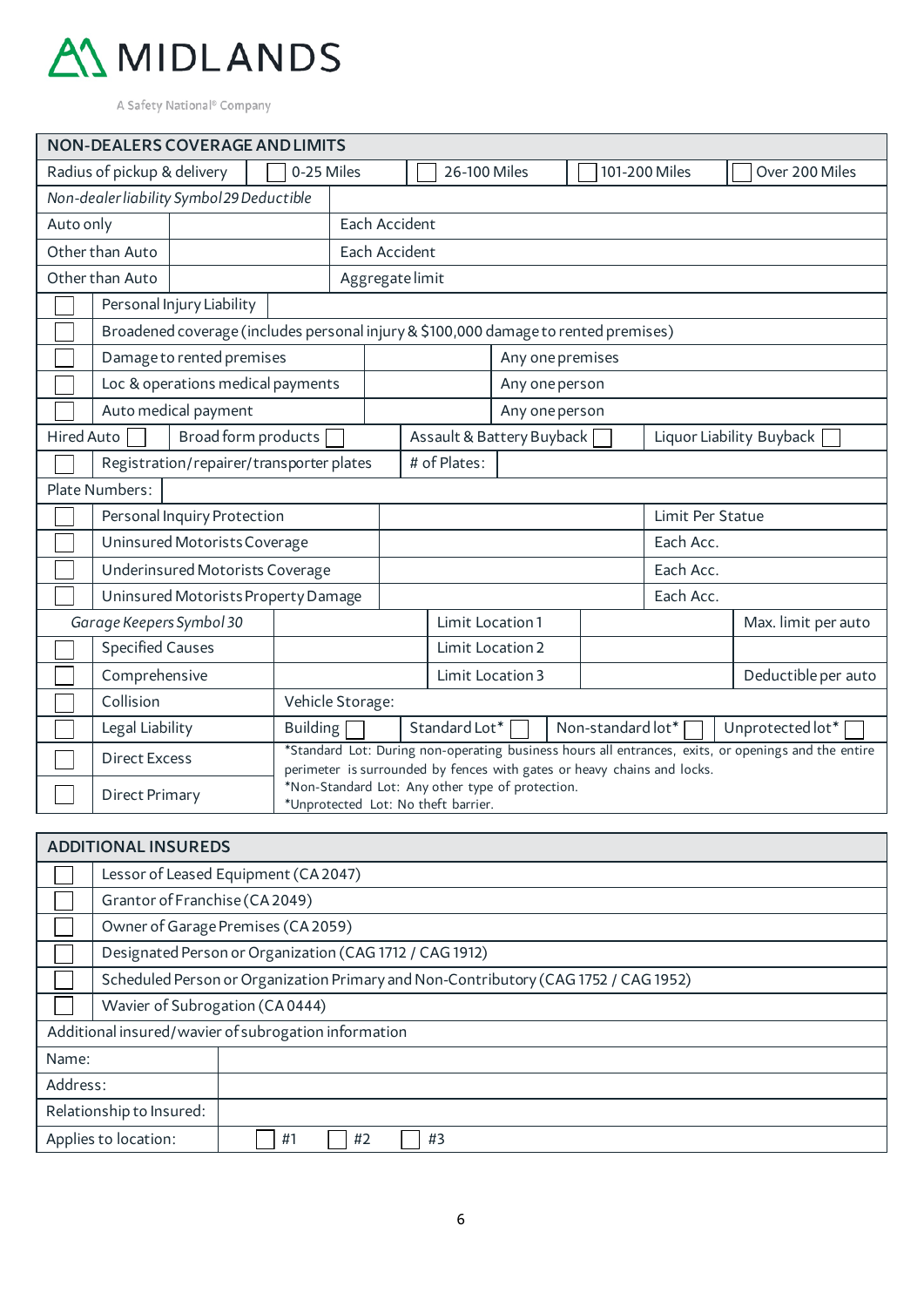

| <b>AUTO TRANSPORT/TOWING</b>                                                                                                                                                                                                                   |                                                   |                        |                     |  |                           |                                                                    |                       |                                   |  |  |  |  |                                  |                          |     |    |  |
|------------------------------------------------------------------------------------------------------------------------------------------------------------------------------------------------------------------------------------------------|---------------------------------------------------|------------------------|---------------------|--|---------------------------|--------------------------------------------------------------------|-----------------------|-----------------------------------|--|--|--|--|----------------------------------|--------------------------|-----|----|--|
| How do to transport autos?                                                                                                                                                                                                                     |                                                   |                        |                     |  |                           |                                                                    |                       |                                   |  |  |  |  |                                  |                          |     |    |  |
| Driven by:                                                                                                                                                                                                                                     |                                                   | Employee               |                     |  | Temporary/Contract Driver |                                                                    |                       |                                   |  |  |  |  |                                  |                          |     |    |  |
| Towed by:                                                                                                                                                                                                                                      |                                                   | Employee               |                     |  |                           | Third part tow truck or car<br>Temporary/Contract Driver<br>hauler |                       |                                   |  |  |  |  |                                  |                          |     |    |  |
|                                                                                                                                                                                                                                                |                                                   |                        |                     |  |                           |                                                                    |                       | Certificate of Insurance on file? |  |  |  |  |                                  | ∩                        | Yes | No |  |
| Do you:                                                                                                                                                                                                                                        |                                                   |                        |                     |  |                           |                                                                    |                       |                                   |  |  |  |  |                                  |                          |     |    |  |
| Repossess vehicles for others?                                                                                                                                                                                                                 |                                                   |                        |                     |  |                           |                                                                    |                       | No<br>Yes                         |  |  |  |  |                                  |                          |     |    |  |
| Require a Federal Filing?                                                                                                                                                                                                                      |                                                   |                        |                     |  |                           |                                                                    |                       |                                   |  |  |  |  |                                  | $\rightarrow$            | Yes | No |  |
| Tow, haul or carry more than 2 autos at once?                                                                                                                                                                                                  |                                                   |                        |                     |  |                           |                                                                    |                       |                                   |  |  |  |  |                                  | $\overline{\phantom{a}}$ | Yes | No |  |
| Tow For-hire?                                                                                                                                                                                                                                  |                                                   |                        |                     |  |                           |                                                                    |                       |                                   |  |  |  |  |                                  | Yes                      |     | No |  |
| If yes, is in-tow coverage required?                                                                                                                                                                                                           |                                                   |                        |                     |  |                           |                                                                    |                       |                                   |  |  |  |  |                                  | ○Yes                     |     | No |  |
| Number of Tow Trucks:                                                                                                                                                                                                                          |                                                   |                        |                     |  |                           |                                                                    |                       |                                   |  |  |  |  |                                  |                          |     |    |  |
| SCHEDULED AUTO LIABILITY OR PHYSICAL DAMAGE COVERAGE (Symbol 27)<br>Available in AL, CA, MS, MO, NM, OH, SD, TN, TX, VA, WA, WY.<br>Towing exposure: The vehicle, trailer, tow bar, or tow dolly must be specifically scheduled on the policy. |                                                   |                        |                     |  |                           |                                                                    |                       |                                   |  |  |  |  |                                  |                          |     |    |  |
| Coverage: (check all that apply)                                                                                                                                                                                                               |                                                   |                        |                     |  |                           |                                                                    |                       |                                   |  |  |  |  |                                  |                          |     |    |  |
|                                                                                                                                                                                                                                                | Liability                                         |                        |                     |  |                           |                                                                    |                       | <b>Specified Causes</b>           |  |  |  |  |                                  |                          |     |    |  |
|                                                                                                                                                                                                                                                |                                                   | Uninsured/Underinsured |                     |  |                           | Comprehensive                                                      |                       |                                   |  |  |  |  |                                  |                          |     |    |  |
|                                                                                                                                                                                                                                                | Personal injury protection                        |                        |                     |  |                           |                                                                    | Collision             |                                   |  |  |  |  |                                  |                          |     |    |  |
| Year:                                                                                                                                                                                                                                          |                                                   |                        |                     |  |                           | Year:                                                              |                       |                                   |  |  |  |  |                                  |                          |     |    |  |
| Make & Model:                                                                                                                                                                                                                                  |                                                   |                        |                     |  |                           | Make & Model:                                                      |                       |                                   |  |  |  |  |                                  |                          |     |    |  |
| GVW:<br>VIN:                                                                                                                                                                                                                                   |                                                   |                        |                     |  | VIN:<br>GVW:              |                                                                    |                       |                                   |  |  |  |  |                                  |                          |     |    |  |
| Radius of Operation:<br>Miles                                                                                                                                                                                                                  |                                                   |                        |                     |  |                           | Radius of Operation:<br>Miles                                      |                       |                                   |  |  |  |  |                                  |                          |     |    |  |
| <b>Stated Value:</b>                                                                                                                                                                                                                           |                                                   |                        |                     |  | <b>Stated Value:</b>      |                                                                    |                       |                                   |  |  |  |  |                                  |                          |     |    |  |
| Is vehicle titled to the named insured?<br>Yes<br>No<br>∩                                                                                                                                                                                      |                                                   |                        |                     |  |                           | Is vehicle titled to the named insured?<br>Yes<br>No<br>$\Box$     |                       |                                   |  |  |  |  |                                  |                          |     |    |  |
| Lessor - Additional Insured & Loss Payee                                                                                                                                                                                                       |                                                   |                        |                     |  |                           | Lessor - Additional Insured & Loss Payee                           |                       |                                   |  |  |  |  |                                  |                          |     |    |  |
| Name:                                                                                                                                                                                                                                          |                                                   |                        |                     |  |                           | Name:                                                              |                       |                                   |  |  |  |  |                                  |                          |     |    |  |
| Address:                                                                                                                                                                                                                                       |                                                   |                        |                     |  |                           | Address:                                                           |                       |                                   |  |  |  |  |                                  |                          |     |    |  |
|                                                                                                                                                                                                                                                |                                                   |                        |                     |  |                           |                                                                    |                       |                                   |  |  |  |  |                                  |                          |     |    |  |
| Check all that apply:                                                                                                                                                                                                                          |                                                   |                        |                     |  |                           |                                                                    | Check all that apply: |                                   |  |  |  |  |                                  |                          |     |    |  |
| Service use                                                                                                                                                                                                                                    |                                                   |                        | Towing not for hire |  |                           |                                                                    | Service use           |                                   |  |  |  |  | Towing not for hire              |                          |     |    |  |
| Personal use                                                                                                                                                                                                                                   |                                                   |                        | Towing for hire     |  |                           |                                                                    |                       | Personal use                      |  |  |  |  |                                  | Towing for hire          |     |    |  |
|                                                                                                                                                                                                                                                | Trailer, tow dolly or car hauler<br>Rental/loaner |                        |                     |  |                           | Rental/loaner                                                      |                       |                                   |  |  |  |  | Trailer, tow dolly or car hauler |                          |     |    |  |
| Additional Information:                                                                                                                                                                                                                        |                                                   |                        |                     |  |                           |                                                                    |                       |                                   |  |  |  |  |                                  |                          |     |    |  |
|                                                                                                                                                                                                                                                |                                                   |                        |                     |  |                           |                                                                    |                       |                                   |  |  |  |  |                                  |                          |     |    |  |